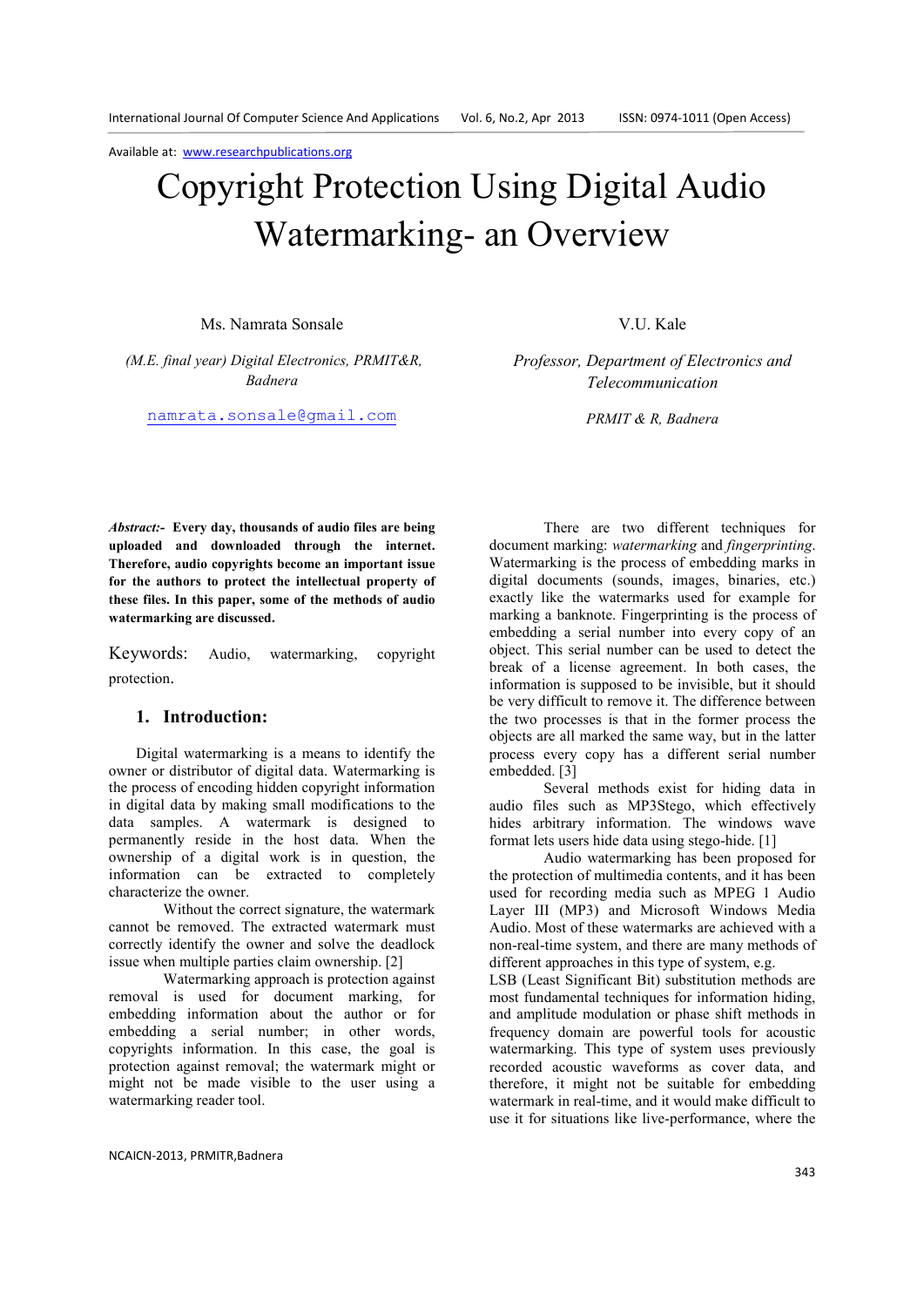illegal recording of acoustic sound has easily been made. It is a serious problem, and therefore, real-time watermarking is required. [6]

#### **2. Methods for audio watermarking:**

 Different methods used for audio watermarking age discussed below with their advantages and disadvantages.

#### **2.1 Low–bit Encoding:**

 Low-bit encoding considered as the earliest techniques to add information into digital audio signal. It is the simplest technique to embed data into other data structures such as data of audio in image file or data of image in audio file. Low-bit encoding can be done by replacing the LSB of each sampling point by a coded binary string. [1]

 In LSB coding, the ideal data transmission rate is 1 kbps per 1 kHz. In some implementations of LSB coding, however, the two least significant bits of a sample are replaced with two message bits. This increases the amount of data that can be encoded but also increases the amount of resulting noise in the audio file as well. [3]

 One should consider the signal content before deciding on the LSB operation to use. For example, a sound file that was recorded in a bustling subway station would mask low-bit encoding noise. On the other hand, the same noise would be audible in a sound file containing a piano solo.

 To extract a message from an LSB encoded sound file, the receiver needs access to the sequence of sample indices used in the embedding process. Normally, the length of the message to be encoded is smaller than the total number of samples in a sound file. One must decide then on how to choose the subset of samples that will contain the message and communicate that decision to the receiver. One trivial technique is to start at the beginning of the sound file and perform LSB coding until the message has been completely embedded, leaving the remaining samples unchanged. This creates a security problem, however in that the first part of the sound file will have different statistical properties than the second part of

## NCAICN-2013, PRMITR,Badnera

the sound file that was not modified. One solution to this problem is to pad the message with random bits so that the length of the message is equal to the total number of samples. [3]

The major advantage of Low-bit encoding is:

I). High watermark channel bit rate

II). Low computational complexity of the algorithm compared with others techniques

III). No computationally demanding transformation of the host signal, therefore, it has very little algorithmic delay

The major disadvantage is that the method is:

I). Low robustness, due to the fact that the random changes of the LSB destroy the coded watermark.

II). It is unlikely that embedded watermark would survive digital to analogue and subsequent analogue to digital conversion.

## **2.2Phase Coding:**

Phase Coding watermarking works by substituting the phase of an initial audio segment with a reference phase, this phase represents the hidden data. The phase of subsequent segments is adjusted in order to preserve the relative phase between segments.

The major advantage of Phase Coding is:

I). Basic technique

The major disadvantage is that the method is:

I). Phase coding method is a low payload because the watermark embedding can be only done on the first block.

II). The watermark is not dispersed over the entire data set available, but is implicitly localized and can thus be removed easily by the attackers.

#### **2.3 Spread Spectrum Technique**:

Spread spectrum (SS) is technique designed to encode any stream of information via spreading the encoded data across as much of the frequency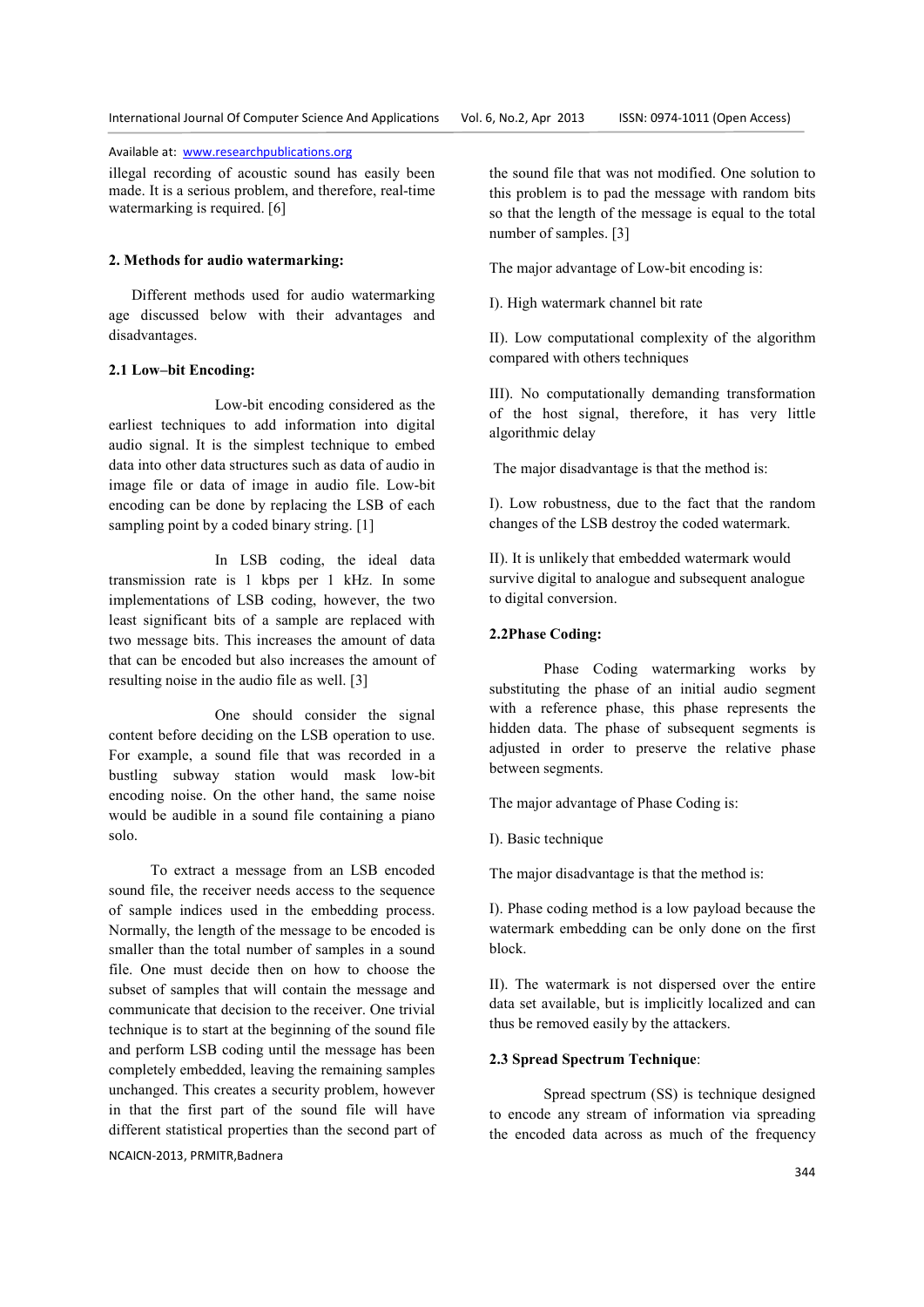spectrum as possible even though, there is interference on some frequencies, SS allows the signal reception,

The major advantage of Spread Spectrum is:

I). Difficult to detect and/or remove a signal.

II). Provide a considerable level of robustness.

The major disadvantage is that the Spread spectrum is:

I). Spread spectrum technique used transform functions (e.g. Discrete Fourier Transform (DFT), Discrete Cosine Transform (DCT), or Discrete Wavelet Transform (DWT)) with appropriated inverse transform function, which can cause a delay.

II). Spread spectrum is not a visible solution for real time applications.

### **2.4 Echo technique:**

Echo technique embeds data into a host audio signal by introducing an echo; the hidden data can be adjusted by the two parameters: amplitude and offset, the two parameters represent the magnitude and time delay for the embedded echo, respectively. The embedding process uses two echoes with different offsets, one to represent the binary datum "One" and the other to represent the binary datum "Zero".

The major advantage of Echo is:

I) The main advantage of echo hiding is that the echo detection technique is easy to implement.

 The major disadvantage is that the echo hiding technique is:

I) More complicated computation is required for echo detection.

II) Echo hiding is also prone to inevitable mistakes, such as the echo from the host signal itself may be treated as the embedded echo.

III) If the echo added has smaller amplitude, then the cestrum peak would be covered by the surrounding

peaks to make the echo detection an arduous task to perform.

#### **2.5 Noise Gate Technique:**

 Noise gate technique is designed to be an alternative solution for the weakness in the previous approaches, this technique implanted in the time domain. This technique maintains a high quantity of data hidden side by side with robustness. Noise Gate Technique involve two steps approach, the first step, noise gate software logic algorithm has used to obtain a desired signal for embedding the secret message of the input host audio signal. In the second step, standard i th LSB layer embedding has been done for this desired signal by simply replaces the host audio signal bit in the ith layer with the bit from the watermark bit stream, if 16-bit per audio sample used, where  $(i=1, 16)$ .

The major advantage of Noise Gate Technique is:

I) High watermark channel bit rate

II) Low computational complexity of the algorithm compared with others techniques

III) No computationally demanding transformation of the host signal, therefore, it has very little algorithmic delay

IV). Add level of complexity against Stego-Only Attack and Known Message Attack.

The major disadvantage is that the method is:

I). Fair robustness

II). Noise Gate technique is weak against Known Cover Attack, Known Chosen Cover or Chosen Message and Known Stego Attack.[1]

## **2.6 Patchwork Coding:**

 Patchwork Coding considered as one of the earliest generation for digital watermarking schemes. Patchwork Coding can be done via embedding the watermark in the audio using time domain or frequency domain. In the literature, several approaches of Patchwork Coding have been proposed on frequency domain using linear transformations, such as Discrete Wavelet Transform (DWT), Discrete Fourier Transform (DFT) and Discrete Cosine Transform (DCT). Frequency or time domain watermarking schemes directly tinker with sample amplitude of audio to embed the watermark.

The major advantage of Patchwork Coding is:

I) Patchwork based watermarking scheme has been confirmed as an valuable to those common signal processing operations, such as low-pass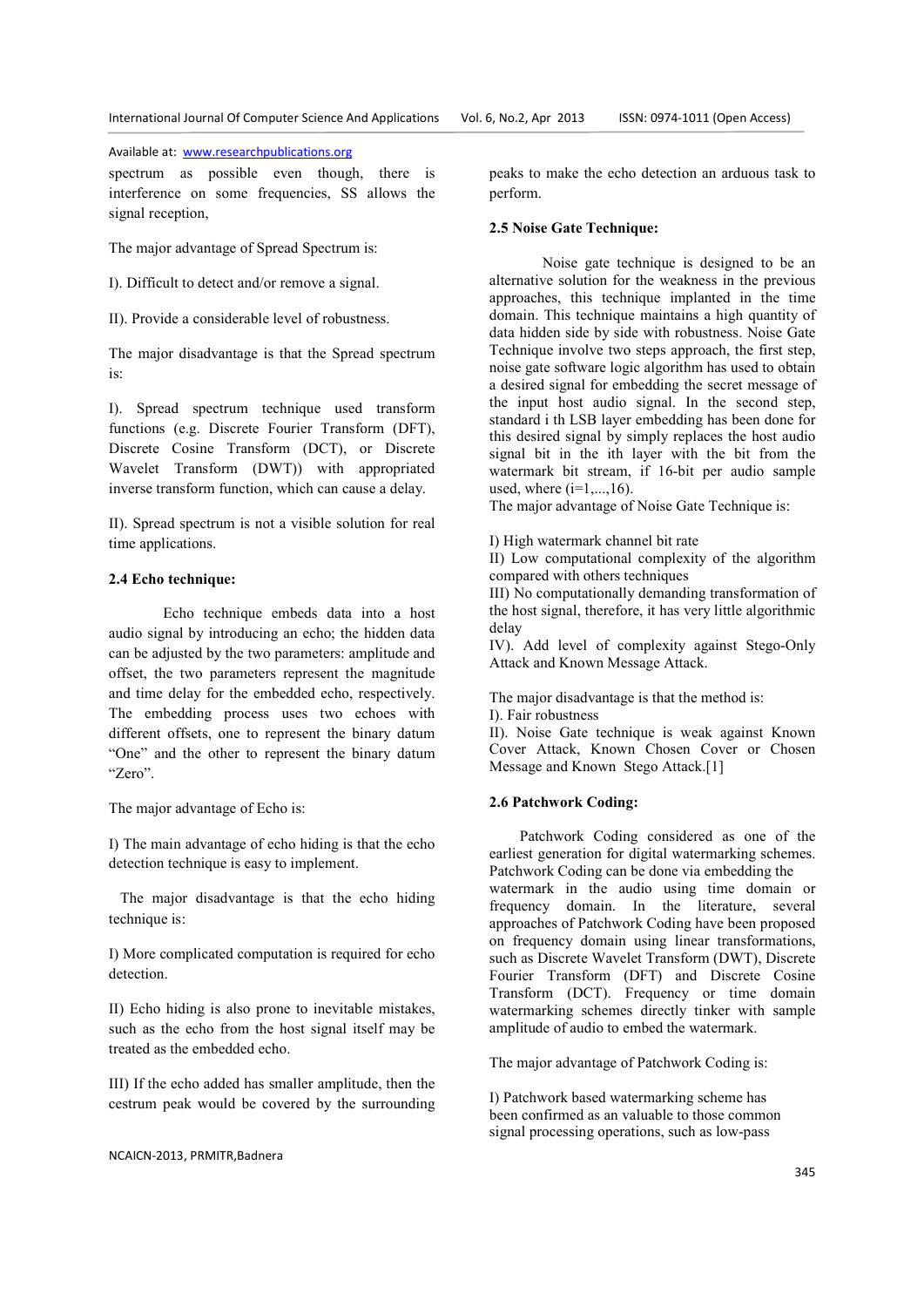filtering, image/audio compression, and so on.

The major disadvantage is that the Patchwork is

I) An attack called "curve-fitting attack" has been successfully implemented for patchwork watermarking scheme. II) Patchwork watermarking scheme is sensitive

to various synchronization attacks.

# **2.7 Singular Value Decomposition Audio Watermarking:**

The Singular Value Decomposition mathematical technique provides an elegant way for extracting algebraic features from a 2-D matrix. The main properties of the matrix of SVs can be exploited in audio watermarking. When a small perturbation happens to the original data matrix, no large variations occur in the matrix of SVs, which makes this technique robust to attacks.

The main advantages are:

- I) A robust audio watermarking method with a higher degree of security.
- II) The SVD audio watermarking does not degrade the quality of the watermarked audio signal.

The major disadvantage is

I) This method is based on the chaotic Baker map, which is permutation-based but permutation based algorithms are more immune to noise.[4]

# **3. Requirements:**

 Audio watermarking should meet the various requirements listed as follows:

a) Imperceptibility: The most important requirement of audio watermarking is that the quality of the original signal has to be retained after the embedding of watermark. The digital watermark should not affect the quality of original audio signal after it is watermarked.

b) Robustness: The embedded watermark data should not be removed or eliminated by using common audio signal processing operations and

NCAICN-2013, PRMITR,Badnera

attacks. The detection rate of watermark should be perfect.

c) Capacity: It refers to the number of bits that can be embedded into the audio signal within a unit of time. A user should be able to alter the amount of information embedded depending upon the applications.

d) Security: It implies that the watermark can only be detected by the authorized person.

e) Speed: The watermark embedding and extracting processes have to be fast enough depending upon the application.

The main challenge in digital audio watermarking is to achieve the good tradeoff between the robustness and high watermark data rate[5].

To function as a useful and reliable intellectual property protection mechanism, the watermark must be: i) *embedded* within the host media;

ii)*perceptually inaudible* within the host media;

iii) *statistically undetectable* to ensure security and unauthorized removal;

iv)*robust* to manipulation and signal processing

operations on the host signal, e.g., noise, compression, cropping, resizing, D/A conversions, etc. and

v) *readily extracted* to completely characterize the copyright owner.[2]

# **4. Conclusion:**

 With the advancement of technology and growth in computer networks & internet, a large amount of data is transferred and copied. The issue of information security has gained extensive attention. Digital watermarking has been proved as an appropriate solution for copyright protection and to enforce the intellectual property rights. In this paper we reviewed different techniques which are developed for information protection, and described with some advantages and disadvantages of these techniques.